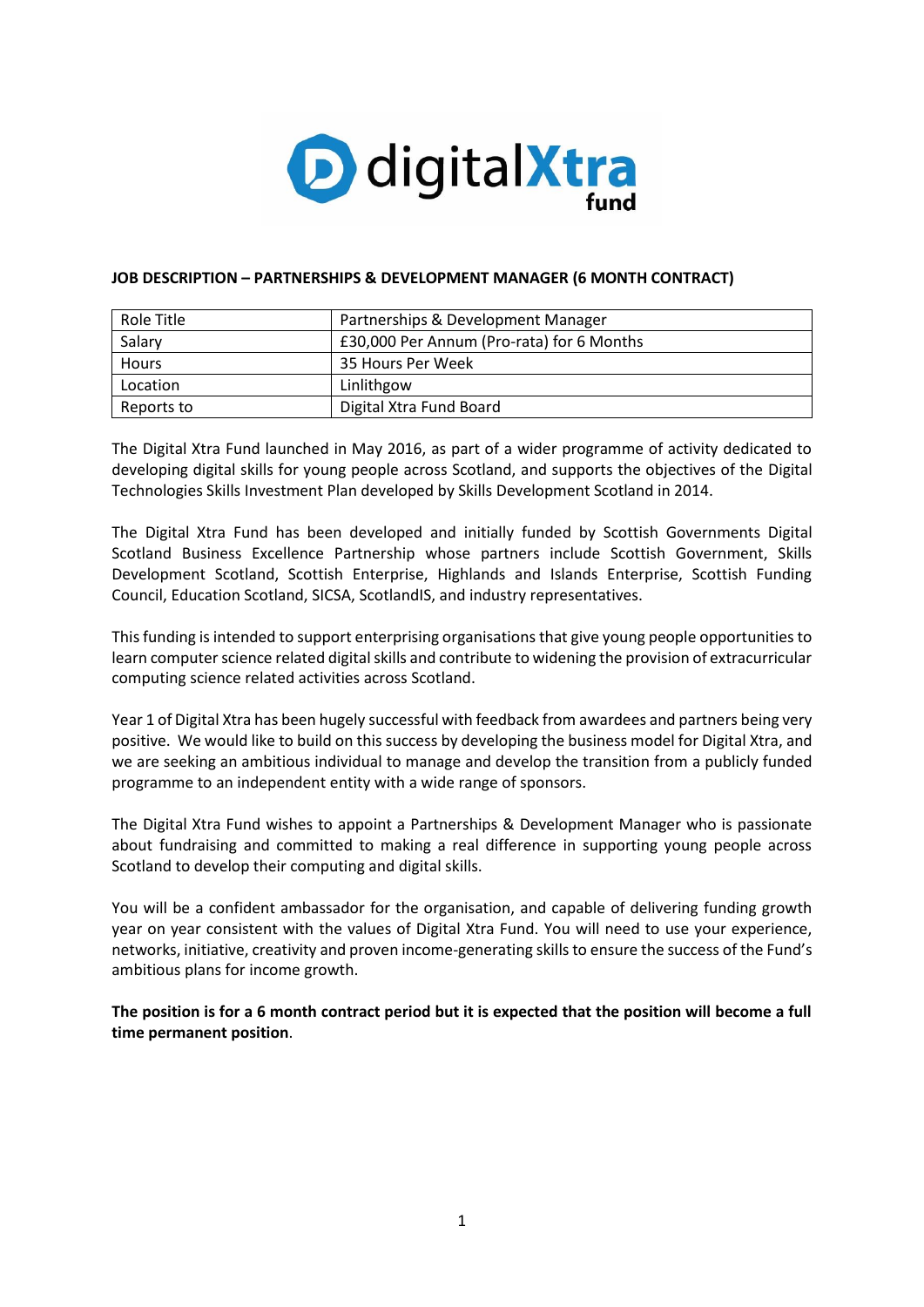#### **1. MAIN PURPOSE OF JOB**

Digital Xtra Fund is developing an initial three year plan to support organisations that deliver extracurricular computing science and related digital activities that have the potential to transform young Scots' lives.

You will play a key role in shaping the fundraising strategy of the organisation to support this plan, driving forward new initiatives to ensure long term growth and sustainability. In addition to fundraising a key part of the role will be to manage the grant giving process to ensure fair and equitable distribution of funds to organisations who deliver good quality skills and learning experiences to young people.

## **2. PRINCIPAL DUTIES AND RESPONSIBILITIES**

- Develop and implement a fundraising strategy that will generate a sustainable income stream for Digital Xtra Fund in line with the organisation's business plan.
- Assess funding priorities by keeping abreast of the skills needs of the digital technology sector
- Keep abreast of local, regional, national and international funding opportunities in order to identify needs and spot opportunities.
- Lead on new sourcing new fundraising opportunities including major donors, corporate giving, sponsorship, legacies and regular giving.
- Increase income year on year to improve the sustainability of Digital Xtra by proactively securing funds from new income streams.
- Report regularly to the Digital Xtra Fund Board and associated stakeholders on progress, issues etc.
- Manage the grant giving timetable and process. This will involve all aspects of managing and marketing of the fund, receiving awardees.
- Network and promote Digital Xtra Fund to develop and maintain links with existing and potential supporters.
- In collaboration, and working with, the Digital Xtra Fund Board, produce communication and marketing materials (e.g. newsletters and online) promoting the organisation to potential supporters.
- Develop opportunities to raise corporate awareness of the Digital Xtra Fund
- Represent the organisation as required and promote the interests of Digital Xtra Fund
- Play an active role in strategic reviews and contribute to the wider thinking and planning of the organisation.

#### **PARTNERSHIP & DEVELOPMENT MANAGER EXPERIENCE**

- Minimum 2 years' experience in a similar environment or position. You may have experience in the following roles: Sales Manager, Business Development Manager, Fundraising Manager or Marketing Manager.
- A strong track record of delivering income growth through fundraising, sales or marketing
- Proven experience of effective communication at a senior level
- Business or project management knowledge/expertise.
- Experience of budgetary and financial management
- Practical experience of PR and communications development.
- Experience of managing a fund would be desirable but not essential
- Experience and/or knowledge of the education and digital technology sector is desirable
- Experience of building and maintaining partnerships